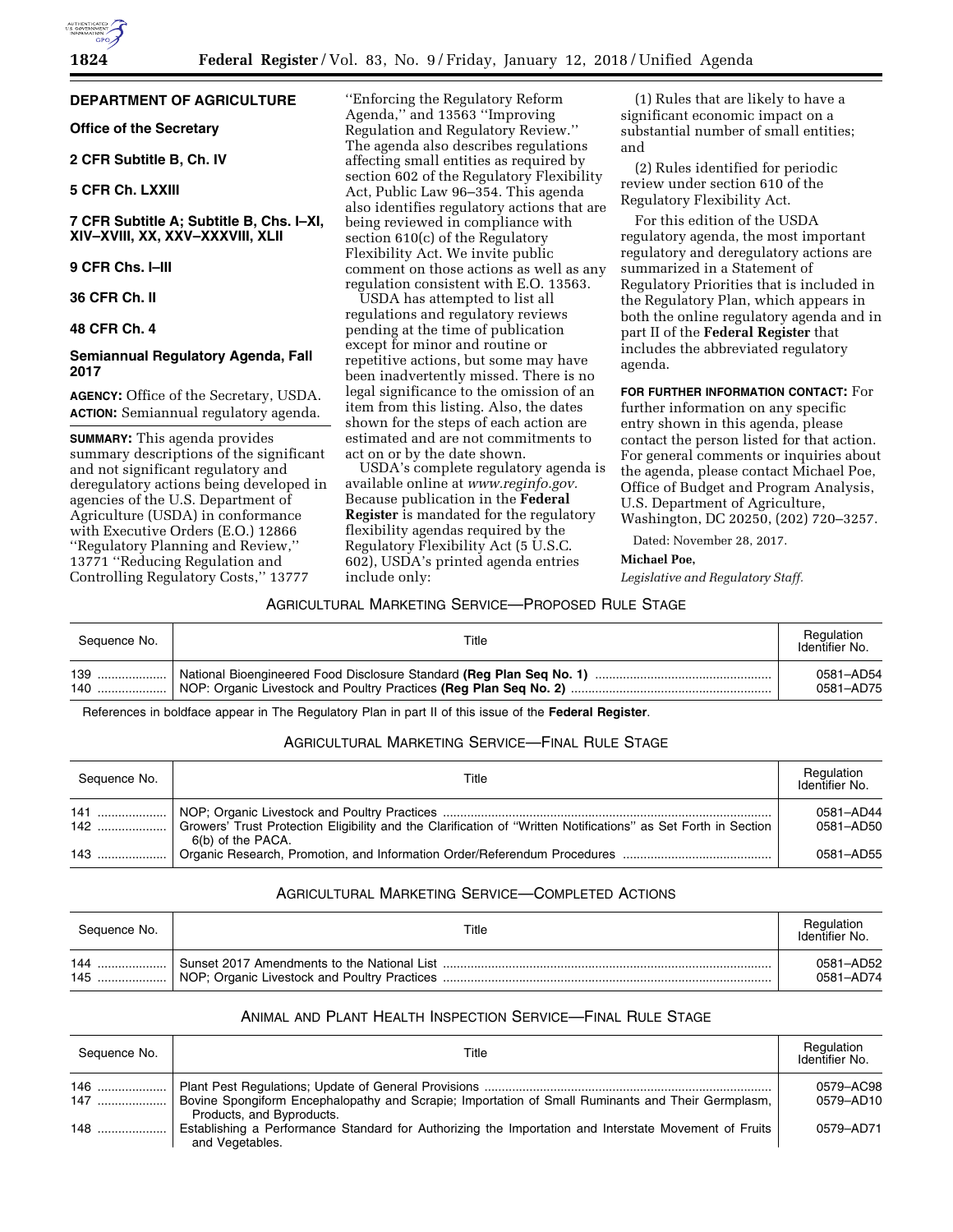# ANIMAL AND PLANT HEALTH INSPECTION SERVICE—FINAL RULE STAGE—Continued

| Sequence No. | Title                                                                                                                                                                                              | Regulation<br>Identifier No.        |
|--------------|----------------------------------------------------------------------------------------------------------------------------------------------------------------------------------------------------|-------------------------------------|
| 149<br>150   | Importation of Fresh Citrus Fruit From the Republic of South Africa Into the Continental United States<br>  Animal Welfare; Establishing De Minimis Exemptions From Licensing (Reg Plan Seg No. 5) | 0579–AD95<br>0579-AD99<br>0579-AE11 |

References in boldface appear in The Regulatory Plan in part II of this issue of the **Federal Register**.

# ANIMAL AND PLANT HEALTH INSPECTION SERVICE—COMPLETED ACTIONS

| Sequence No. | Title                                                                                 | Regulation<br>Identifier No. |
|--------------|---------------------------------------------------------------------------------------|------------------------------|
| 152          | I Importation of Fresh Pitahaya Fruit From Ecuador Into the Continental United States | 0579-AF12                    |
| $153$        | l Importation of Hass Avocados From Colombia …………………………………………………………………………             | 0579-AE29                    |

## GRAIN INSPECTION, PACKERS AND STOCKYARDS ADMINISTRATION—COMPLETED ACTIONS

| Sequence No. | Title | Regulation<br>Identifier No.        |
|--------------|-------|-------------------------------------|
|              |       | 0580-AB25<br>0580-AB27<br>0580-AB28 |

## FOOD SAFETY AND INSPECTION SERVICE—FINAL RULE STAGE

| Sequence No. | Title                                                                                                                      | Regulation<br>Identifier No. |
|--------------|----------------------------------------------------------------------------------------------------------------------------|------------------------------|
| 157<br>      | Elimination of Trichina Control Regulations and Consolidation of Thermally Processed, Commercially<br>Sterile Regulations. | 0583-AD59                    |

# **DEPARTMENT OF AGRICULTURE (USDA)**

*Agricultural Marketing Service (AMS)* 

Proposed Rule Stage

#### **139. National Bioengineered Food Disclosure Standard**

*Regulatory Plan:* This entry is Seq. No. 1 in part II of this issue of the **Federal Register**.

*RIN:* 0581–AD54

# **140.** • **NOP: Organic Livestock and Poultry Practices**

*Regulatory Plan:* This entry is Seq. No. 2 in part II of this issue of the **Federal Register**.

*RIN:* 0581–AD75

# **DEPARTMENT OF AGRICULTURE (USDA)**

*Agricultural Marketing Service (AMS)* 

Final Rule Stage

# **141. NOP; Organic Livestock and Poultry Practices**

*E.O. 13771 Designation:* Other. *Legal Authority:* 7 U.S.C. 6501 to 6522 *Abstract:* This action would establish standards that support additional

practice standards for organic livestock and poultry production. This action would add provisions to the USDA organic regulations to address and clarify livestock and poultry living conditions (for example, outdoor access, housing environment and stocking densities), health care practices (for example physical alterations, administering medical treatment, euthanasia), and animal handling and transport to and during slaughter. *Timetable:* 

| Action                             | Date     | FR Cite     |
|------------------------------------|----------|-------------|
| NPRM <b>New Struck</b>             | 04/13/16 | 81 FR 21955 |
| <b>Comment Period</b><br>Extended. | 06/08/16 | 81 FR 36810 |
| <b>NPRM Comment</b><br>Period Fnd. | 07/13/16 |             |
| Final Rule                         | 01/19/17 | 82 FR 7042  |
| Final Rule Effec-<br>tive          | 05/14/18 |             |

#### *Regulatory Flexibility Analysis Required:* Yes.

*Agency Contact:* Jennifer Tucker, Associate Deputy Administrator, USDA National Organic Program, Department of Agriculture, Agricultural Marketing Service, 1400 Independence Avenue SW, Washington, DC 20250, *Phone:* 202 720–3252.

#### *RIN:* 0581–AD44

#### **142. Growers' Trust Protection Eligibility and the Clarification of**  ''**Written Notifications**'' **as Set Forth in Section 6(B) of the PACA**

*E.O. 13771 Designation:* Not subject to, not significant.

*Legal Authority:* 7 U.S.C. 499

*Abstract:* The proposed revisions to the regulations would provide greater direction to growers that employ growers' agents on how they may preserve their trust rights under the Perishable Agricultural Commodities Act (PACA). The proposed revisions would also clarify the definition of written notification and the jurisdiction of the USDA to investigate alleged violations under the PACA.

*Timetable:* 

| Action                             | Date                 | FR Cite     |
|------------------------------------|----------------------|-------------|
| <b>NPRM</b><br><b>NPRM Comment</b> | 12/14/16<br>02/13/17 | 81 FR 90255 |
| Period Fnd.                        |                      |             |
| Comment Period<br>Extended.        | 02/17/17             | 82 FR 10966 |
| <b>Comment Period</b><br>Fnd.      | 03/15/17             |             |
| Final Action                       | 11/00/17             |             |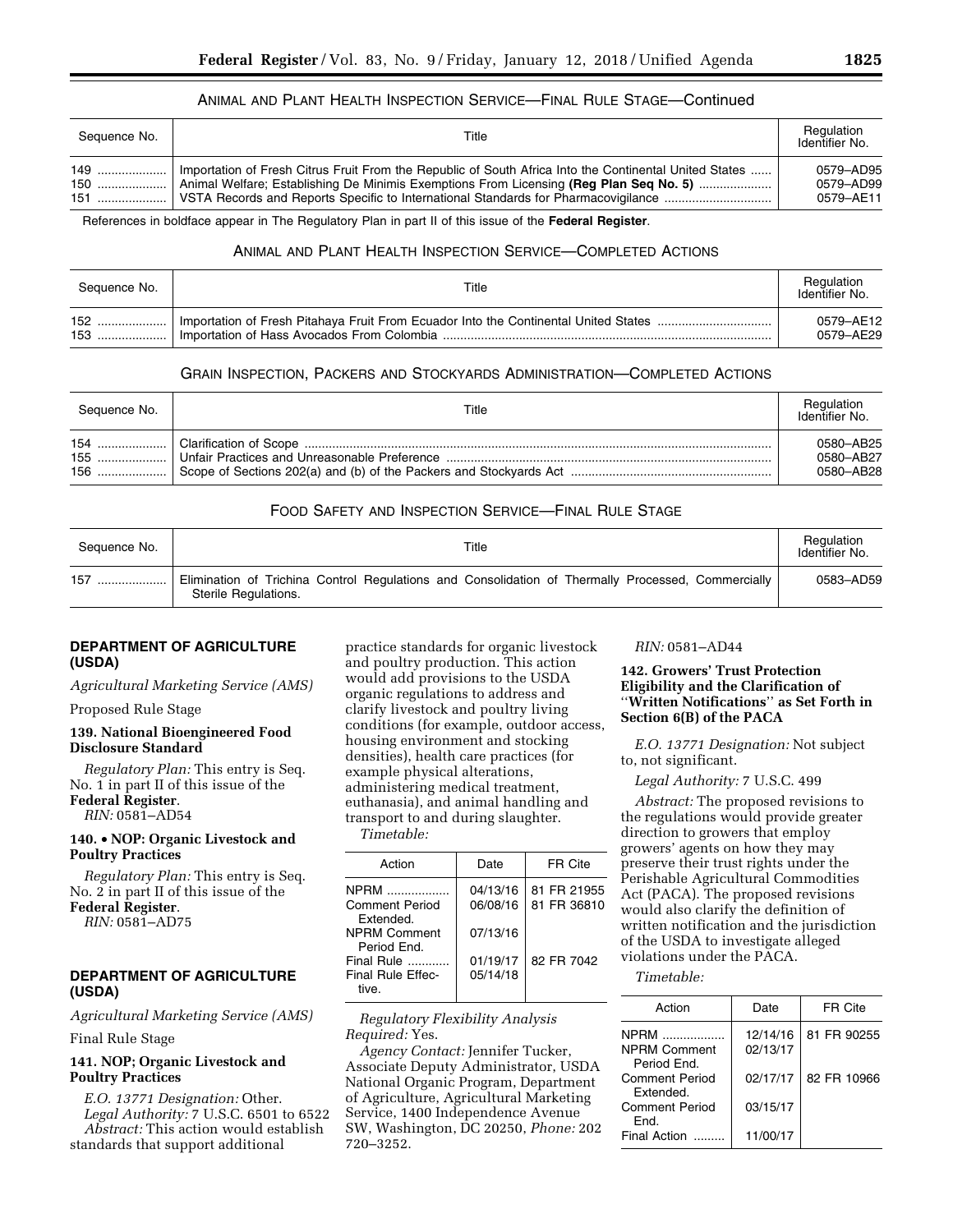*Regulatory Flexibility Analysis Required:* Yes.

*Agency Contact:* Judith Wey Rudman, Director PACA Division, Department of Agriculture, Agricultural Marketing Service, 14th & Independence Avenue SW, Washington, DC 20250, *Phone:* 202 720–9404, *Email: [judithw.rudman@](mailto:judithw.rudman@ams.usda.gov) [ams.usda.gov](mailto:judithw.rudman@ams.usda.gov)*.

*RIN:* 0581–AD50

## **143. Organic Research, Promotion, and Information Order/Referendum Procedures**

*E.O. 13771 Designation:* Not subject to, not significant.

*Legal Authority:* 7 U.S.C. 7411 to 7425; 7 U.S.C. 7401

*Abstract:* This rule invites comments on a proposed national research and promotion (R&P) program for certified organic products. The proposed program would cover the range of organic products that are certified and sold per the Organic Foods Production Act and its implementing regulations as well as organic products imported into the U.S. under an organic equivalency arrangement.

*Timetable:* 

| Action                                | Date                 | FR Cite    |
|---------------------------------------|----------------------|------------|
| NPRM<br><b>Comment Period</b><br>Fnd. | 01/18/17<br>03/20/17 | 82 FR 5438 |
| Final Rule                            | 12/00/17             |            |

*Regulatory Flexibility Analysis Required:* Yes.

*Agency Contact:* Heather Pichelman, Director, Promotion and Economics, Specialty Crops Program, Department of Agriculture, Agricultural Marketing Service, 1400 Independence Avenue, Washington, DC 20250, *Phone:* 202 720– 9915.

*RIN:* 0581–AD55

## **DEPARTMENT OF AGRICULTURE (USDA)**

*Agricultural Marketing Service (AMS)* 

Completed Actions

## **144. Sunset 2017 Amendments to the National List**

*E.O. 13771 Designation:* Fully or Partially Exempt.

*Legal Authority:* 7 U.S.C. 6501 to 6522 *Abstract:* This rule addresses eleven

2017 sunset review recommendations submitted to the Secretary by the National Organic Standards Board (NOSB) following their October 2015 meeting.

*Completed:* 

| Reason                                            | Date     | FR Cite                |
|---------------------------------------------------|----------|------------------------|
| Final Rule<br><b>Final Action Effec-</b><br>tive. | 08/07/17 | 07/06/17   82 FR 31241 |

*Regulatory Flexibility Analysis Required:* Yes. *Agency Contact:* Miles V. McEvoy,

*Phone:* 202 720–3252. *RIN:* 0581–AD52

#### **145. NOP; Organic Livestock and Poultry Practices**

*E.O. 13771 Designation:* Deregulatory. *Legal Authority:* 7 U.S.C. 6501 to 6522

*Abstract:* Because of significant policy and legal issues within the final rule (0581–AD44), the public was asked to comment on which of the following four actions they believed would be best for USDA to take with regard to the disposition of the final rule (0581– AD44). The options were:

• Let the rule become effective on November 14, 2017;

• Suspend the rule indefinitely; • Delay the effective date of the rule further, beyond the effective date of

November 14, 2017; and

• Withdraw the rule so that USDA would not pursue implementation of the rule.

Comments were received on all four options. Based on the content of the comments received and the evaluation those comments generated, this action will determine the disposition of the Organic Livestock and Poultry Practices rule published on January 19, 2017. The option chosen was to Delay the effective date of the rule further, beyond the effective date of November 14, 2017.

*Completed:* 

| Reason                                                    | Date                 | FR Cite                    |
|-----------------------------------------------------------|----------------------|----------------------------|
| <b>NPRM</b><br>Final Rule; Delay<br>of Effective<br>Date. | 05/10/17<br>11/14/17 | 82 FR 21742<br>82 FR 52643 |

*Regulatory Flexibility Analysis Required:* Yes. *Agency Contact:* Jennifer Tucker,

*Phone:* 202 720–3252. *RIN:* 0581–AD74

**BILLING CODE 3410–02–P** 

# **DEPARTMENT OF AGRICULTURE (USDA)**

*Animal and Plant Health Inspection Service (APHIS)* 

Final Rule Stage

# **146. Plant Pest Regulations; Update of General Provisions**

*E.O. 13771 Designation:* Deregulatory.

*Legal Authority:* 7 U.S.C. 450; 7 U.S.C. 2260; 7 U.S.C. 7701 to 7772; 7 U.S.C. 7781 to 7786; 7 U.S.C. 8301 to 8817; 19 U.S.C. 136; 21 U.S.C. 111; 21 U.S.C. 114a; 21 U.S.C. 136 and 136a; 31 U.S.C. 9701; 42 U.S.C. 4331 and 4332

*Abstract:* We are revising our regulations regarding the movement of plant pests. We are establishing criteria regarding the movement and environmental release of biological control organisms, and establishing regulations to allow the importation and movement in interstate commerce of certain types of plant pests without restriction by granting exceptions from permitting requirements for those pests. We are also revising our regulations regarding the movement of soil. This action clarifies the factors that would be considered when assessing the risks associated with the movement of certain organisms and facilitates the movement of regulated organisms and articles in a manner that also protects U.S. agriculture.

*Timetable:* 

| Action                                                                       | Date     | FR Cite     |
|------------------------------------------------------------------------------|----------|-------------|
| Notice of Intent<br>To Prepare an<br>Environmental<br>Impact State-<br>ment. | 10/20/09 | 74 FR 53673 |
| Notice Comment<br>Period End.                                                | 11/19/09 |             |
| <b>NPRM</b>                                                                  | 01/19/17 | 82 FR 6980  |
| <b>NPRM Comment</b><br>Period Ex-<br>tended.                                 | 02/13/17 | 82 FR 10444 |
| <b>NPRM Comment</b><br>Period End.                                           | 04/19/17 |             |
| Final Rule                                                                   | 02/00/18 |             |

*Regulatory Flexibility Analysis Required:* Yes.

*Agency Contact:* Colin Stewart, Assistant Director, Pests, Pathogens, and Biocontrol Permits, PPQ, Department of Agriculture, Animal and Plant Health Inspection Service, 4700 River Road, Unit 133, Riverdale, MD 20737–1236, *Phone:* 301 851–2237. *RIN:* 0579–AC98

# **147. Bovine Spongiform Encephalopathy and Scrapie; Importation of Small Ruminants and Their Germplasm, Products, and Byproducts**

*E.O. 13771 Designation:* Deregulatory. *Legal Authority:* 7 U.S.C. 450; 7 U.S.C. 1622; 7 U.S.C. 7701 to 7772; 7 U.S.C. 7781 to 7786; 7 U.S.C. 8301 to 8317; 21 U.S.C. 136 and 136a; 31 U.S.C. 9701

*Abstract:* This rulemaking amends the bovine spongiform encephalopathy (BSE) and scrapie regulations regarding the importation of live sheep, goats, and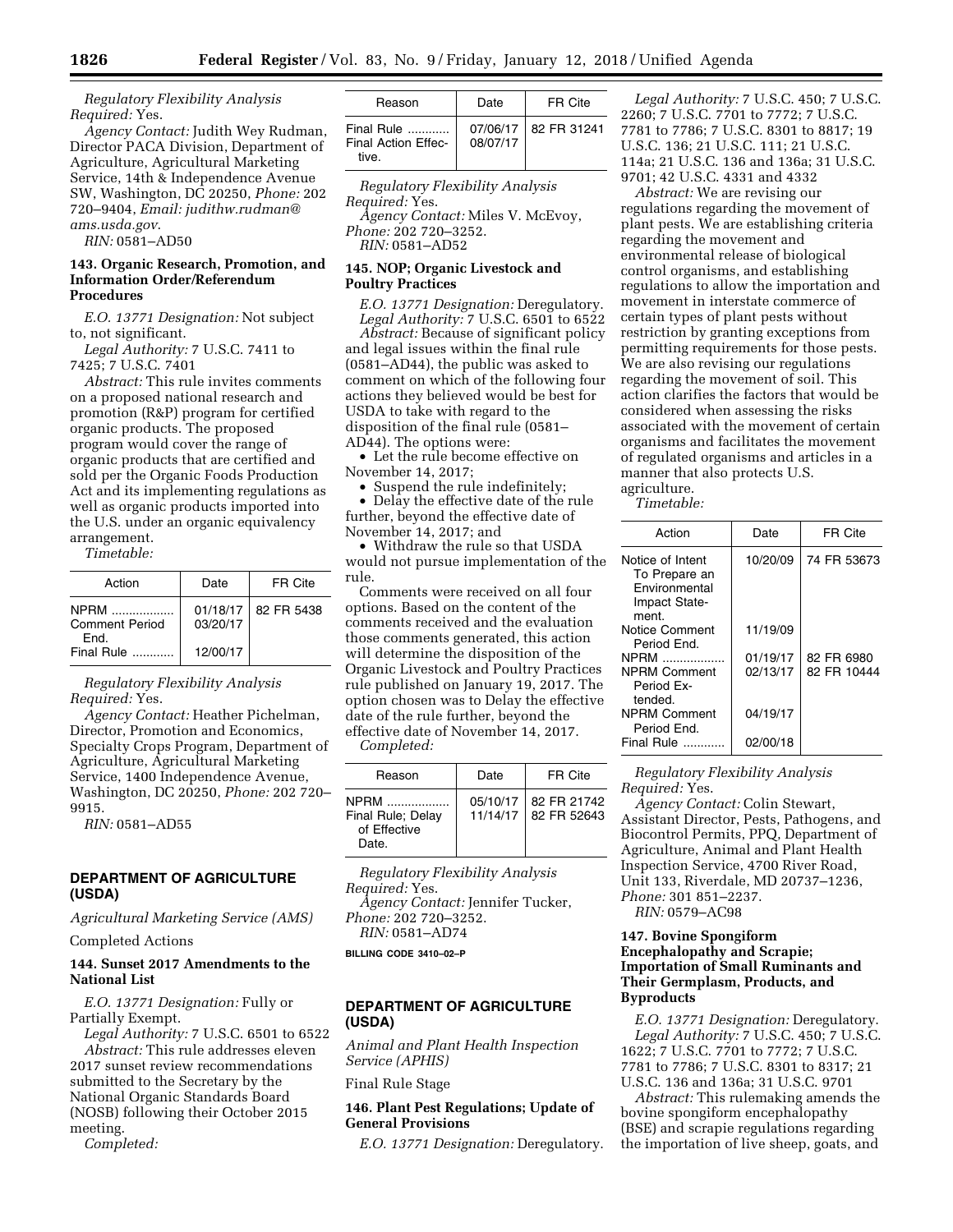wild ruminants and their embryos, semen, products, and byproducts. The scrapie revisions regarding the importation of sheep, goats, and susceptible wild ruminants for other than immediate slaughter are similar to those recommended by the World Organization for Animal Health in restricting the importation of such animals to those from scrapie-free regions or certified scrapie-free flocks.

*Timetable:* 

| Action                                                 | Date     | FR Cite                |
|--------------------------------------------------------|----------|------------------------|
| <b>NPRM</b><br>.<br><b>NPRM Comment</b><br>Period End. | 09/16/16 | 07/18/16   81 FR 46619 |
| Final Rule                                             | 02/00/18 |                        |

*Regulatory Flexibility Analysis Required:* Yes.

*Agency Contact:* Langston Hull, Senior Staff Veterinary Medical Officer, Animal Permitting and Negotiating Services, VS, Department of Agriculture, Animal and Plant Health Inspection Service, 4700 River Road, Unit 39, Riverdale, MD 20737–1231, *Phone:* 301 851–3300.

*RIN:* 0579–AD10

#### **148. Establishing a Performance Standard for Authorizing the Importation and Interstate Movement of Fruits and Vegetables**

*E.O. 13771 Designation:* Deregulatory. *Legal Authority:* 7 U.S.C. 450; 7 U.S.C. 7701 to 7772; 7 U.S.C. 7781 to 7786; 21 U.S.C. 136 and 136(a)

*Abstract:* This rulemaking will amend our regulations governing the importations of fruits and vegetables by broadening our existing performance standard to provide for consideration of all new fruits and vegetables for importation into the United States using a notice-based process. Rather than authorizing new imports through proposed and final rules and specifying import conditions in the regulations, the notice-based process uses **Federal Register** notices to make risk analyses available to the public for review and comment, with authorized commodities and their conditions of entry subsequently being listed on the internet. It also will remove the regionor commodity-specific phytosanitary requirements currently found in these regulations. Likewise, we are proposing an equivalent revision of the performance standard in our regulations governing the interstate movements of fruits and vegetables from Hawaii and the U.S. territories (Guam, Northern Mariana Islands, Puerto Rico, and the U.S. Virgin Islands) and the removal of commodity-specific phytosanitary

requirements from those regulations. This action will allow for the consideration of requests to authorize the importation or interstate movement of new fruits and vegetables in a manner that enables a more flexible and responsive regulatory approach to evolving pest situations in both the United States and exporting countries. It will not, however, alter the sciencebased process in which the risk associated with importation or interstate movement of a given fruit or vegetable is evaluated or the manner in which risks associated with the importation or interstate movement of a fruit or vegetable are mitigated.

*Timetable:* 

| Action                             | Date     | FR Cite     |
|------------------------------------|----------|-------------|
| <b>NPRM</b>                        | 09/09/14 | 79 FR 53346 |
| <b>NPRM Comment</b><br>Period End. | 11/10/14 |             |
| <b>NPRM Comment</b><br>Period Re-  | 12/04/14 | 79 FR 71973 |
| opened.                            |          |             |
| <b>NPRM Comment</b>                | 01/09/15 |             |
| Period End.                        |          |             |
| <b>NPRM Comment</b><br>Period Re-  | 02/06/15 | 80 FR 6665  |
| opened.                            |          |             |
| <b>NPRM Comment</b>                | 03/10/15 |             |
| Period End.                        |          |             |
| Final Rule                         | 12/00/17 |             |

*Regulatory Flexibility Analysis Required:* Yes.

*Agency Contact:* Nicole Russo, Assistant Director, Regulatory Coordination and Compliance, PPQ, Department of Agriculture, Animal and Plant Health Inspection Service, 4700 River Road, Unit 133, Riverdale, MD 20737–1236, *Phone:* 301 851–2159. *RIN:* 0579–AD71

#### **149.** • **Importation of Fresh Citrus Fruit From the Republic of South Africa Into the Continental United States**

*E.O. 13771 Designation:* Deregulatory. *Legal Authority:* 7 U.S.C. 450; 7 U.S.C. 7701 to 7772; 7 U.S.C. 7781 to 7786; 21 U.S.C. 136 and 136a

*Abstract:* This rulemaking will amend the fruits and vegetables regulations to allow the importation of several varieties of fresh citrus fruit, as well as citrus hybrids, into the continental United States from areas in the Republic of South Africa where citrus black spot has been known to occur. As a condition of entry, the fruit will have to be produced in accordance with a systems approach that includes shipment traceability, packinghouse registration and procedures, and phytosanitary treatment. The fruit will also be required to be imported in commercial consignments and

accompanied by a phytosanitary certificate issued by the national plant protection organization of the Republic of South Africa with an additional declaration confirming that the fruit has been produced in accordance with the systems approach. This action will allow for the importation of fresh citrus fruit, including citrus hybrids, from the Republic of South Africa while continuing to provide protection against the introduction of plant pests into the United States.

*Timetable:* 

| Action                                                     | Date                             | FR Cite     |
|------------------------------------------------------------|----------------------------------|-------------|
| NPRM<br><b>NPRM Comment</b><br>Period End.<br>Final Action | 08/28/14<br>10/27/14<br>06/00/18 | 79 FR 51273 |

*Regulatory Flexibility Analysis Required:* Yes.

*Agency Contact:* Marc Phillips, Senior Regulatory Policy Specialist, Regulatory Coordination and Compliance, PPQ, Department of Agriculture, Animal and Plant Health Inspection Service, 4700 River Road, Unit 133, Riverdale, MD 20737–1231, *Phone:* 301 851–2114. *RIN:* 0579–AD95

#### **150. Animal Welfare; Establishing De Minimis Exemptions From Licensing**

*Regulatory Plan:* This entry is Seq. No. 5 in part II of this issue of the **Federal Register**. *RIN:* 0579–AD99

**151.** • **VSTA Records and Reports** 

# **Specific to International Standards for Pharmacovigilance**

*E.O. 13771 Designation:* Not subject to, not significant.

*Legal Authority:* 21 U.S.C. 151 to 159 *Abstract:* This rulemaking will amend

the Virus-Serum-Toxin Act regulations concerning records and reports. This change requires veterinary biologics licensees and permittees to record and submit reports concerning adverse events associated with the use of biological products they produce or distribute. The information that must be included in the adverse event reports submitted to the Animal and Plant Health Inspection Service will be provided in separate guidance documents. These records and reports will help ensure that APHIS can provide complete and accurate information to consumers regarding adverse reactions or other problems associated with the use of licensed biological products. *Timetable:* 

| Action      | Date | FR Cite                |
|-------------|------|------------------------|
| <b>NPRM</b> |      | 09/04/15   80 FR 53475 |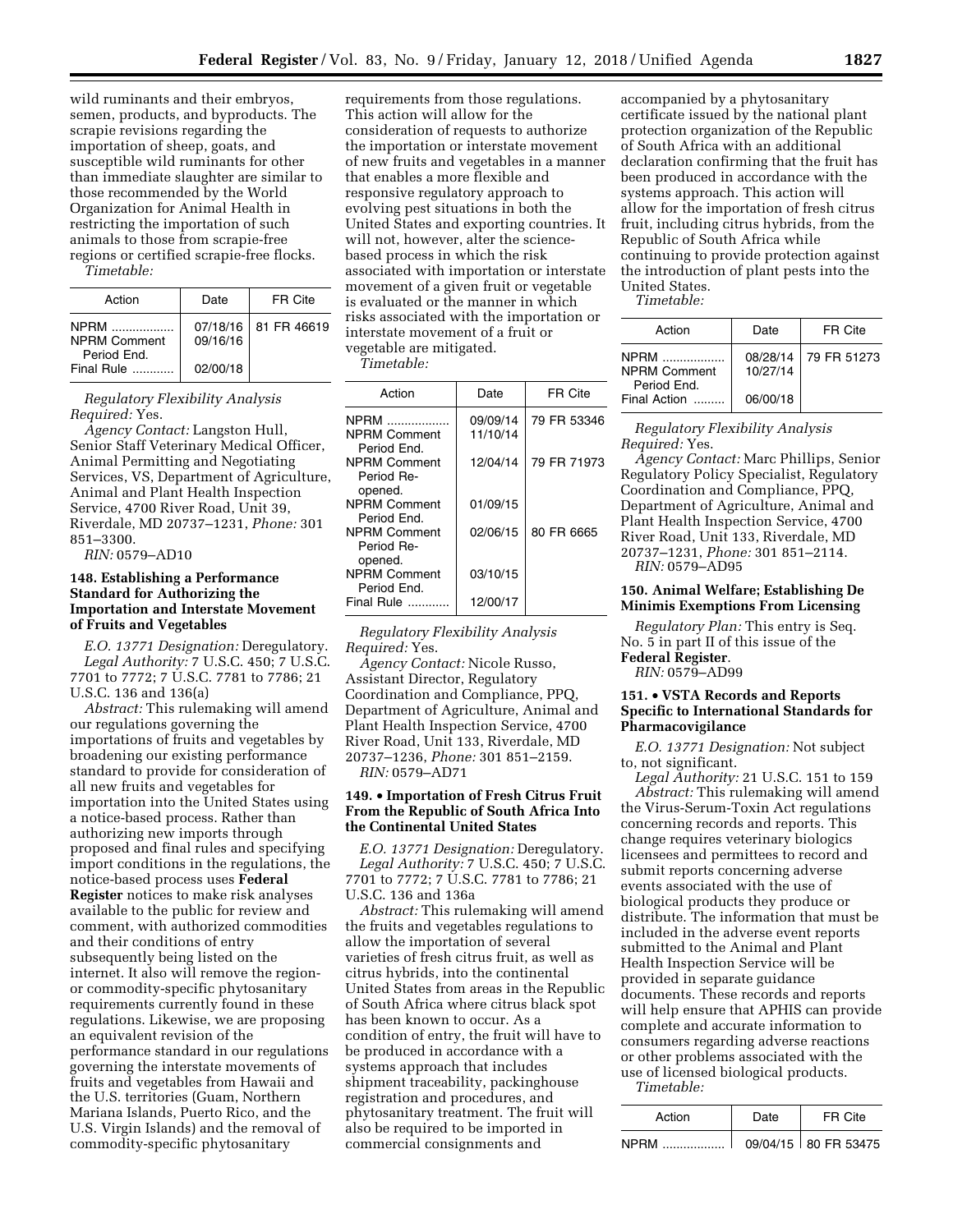| Action              | Date     | FR Cite |
|---------------------|----------|---------|
|                     |          |         |
| <b>NPRM Comment</b> | 11/03/15 |         |
| Period End.         |          |         |
| Final Rule          | 12/00/17 |         |

# *Regulatory Flexibility Analysis Required:* Yes.

*Agency Contact:* Donna L. Malloy, Operational Support Section, Center for Veterinary Biologics, Policy, Evaluation, and Licensing, VS, Department of Agriculture, Animal and Plant Health Inspection Service, 4700 River Road, Unit 148, Riverdale, MD 20737–1231, *Phone:* 301 851–3426.

*RIN:* 0579–AE11

# **DEPARTMENT OF AGRICULTURE (USDA)**

*Animal and Plant Health Inspection Service (APHIS)* 

Completed Actions

#### **152. Importation of Fresh Pitahaya Fruit From Ecuador Into the Continental United States**

*E.O. 13771 Designation:* Deregulatory. *Legal Authority:* 7 U.S.C. 450; 7 U.S.C. 7701 to 7772; 7 U.S.C. 7781 to 7786; 21 U.S.C. 136 and 136a

*Abstract:* This rulemaking amends the fruits and vegetables regulations to allow the importation of fresh pitahaya fruit into the continental United States from Ecuador. As a condition of entry, the fruit will have to be produced in accordance with a systems approach that includes requirements for fruit fly trapping, pre-harvest inspections, approved production sites, and packinghouse procedures designed to exclude quarantine pests. The fruit will also be required to be imported in commercial consignments and accompanied by a phytosanitary certificate issued by the national plant protection organization of Ecuador stating that the consignment was produced and prepared for export in accordance with the requirements of the systems approach. This action allows for the importation of fresh pitahaya fruit from Ecuador while continuing to provide protection against the introduction of plant pests into the United States.

*Completed:* 

| Reason                                          | Date     | FR Cite                |
|-------------------------------------------------|----------|------------------------|
| Final Rule<br><b>Final Rule Effec-</b><br>tive. | 07/20/17 | 06/20/17   82 FR 27967 |

*Regulatory Flexibility Analysis Required:* Yes.

*Agency Contact:* Claudia Ferguson, *Phone:* 301 851–2352.

*RIN:* 0579–AE12.

# **153.** • **Importation of Hass Avocados From Colombia**

*E.O. 13771 Designation:* Deregulatory. *Legal Authority:* 7 U.S.C. 450; 7 U.S.C. 7701 to 7772; 7 U.S.C. 7781 to 7786; 21 U.S.C. 136 and 136a

*Abstract:* This rulemaking amends the regulations to allow the importation of fresh Hass avocado fruit from Colombia into the continental United States. As a condition of entry, fresh Hass avocado fruit from Colombia will have to be produced in accordance with a systems approach that includes orchard and packinghouse requirements and port of entry inspection. The fruit will also be required to be imported in commercial consignments and accompanied by a phytosanitary certificate issued by the national plant protection organization of Colombia with an additional declaration stating that the fruit has been produced in accordance with the requirements. This action allows for the importation of fresh Hass avocado fruit from Colombia while continuing to provide protection against the introduction of plant pests into the continental United States.

#### *Timetable:*

| Action                                       | Date                 | FR Cite     |
|----------------------------------------------|----------------------|-------------|
| NPRM<br>NPRM Comment<br>Period Fnd.          | 10/27/16<br>03/20/17 | 81 FR 74722 |
| NPRM Comment<br>Period Re-<br>opened.        | 01/17/17             | 82 FR 4798  |
| <b>NPRM Comment</b><br>Period Fx-<br>tended. | 02/10/17             | 82 FR 10312 |
| Final Rule<br>Final Rule Fffec-<br>tive.     | 08/15/17<br>09/14/17 | 82 FR 38591 |
|                                              |                      |             |

*Regulatory Flexibility Analysis Required:* Yes.

*Agency Contact:* David B. Lamb, Senior Regulatory Policy Specialist, IRM, PPQ, Department of Agriculture, Animal and Plant Health Inspection Service, 4700 River Road, Unit 133, Riverdale, MD 20737–1231, *Phone:* 301 851–2103.

*RIN:* 0579–AE29

**BILLING CODE 3410–34–P** 

# **DEPARTMENT OF AGRICULTURE (USDA)**

*Grain Inspection, Packers and Stockyards Administration (GIPSA)* 

Completed Actions

#### **154. Clarification of Scope**

*E.O. 13771 Designation:* Regulatory. *Legal Authority:* Pub. L. 110–246; 7 U.S.C. 181 to 229c

*Abstract:* On December 20, 2016, the Grain Inspection, Packers and Stockyards Administration (GIPSA) published an interim final rule on the subject matter that was set to become effective on February 21, 2017. GIPSA published a notice in the **Federal Register** that extended the comment period of the interim final rule until March 24, 2017, and delayed its effective date until April 22, 2017. GIPSA sought additional comments through a new proposed rule on possible actions the Department may take that will result in delayed full implementation of the rule. GIPSA published a notice delaying the effective date of the interim final rule for an additional 180 days, until October 19, 2017.

## *Completed:*

| Reason                                     | Date                 | FR Cite     |
|--------------------------------------------|----------------------|-------------|
| Notice<br>Interim Final Rule<br>Fffective. | 04/12/17<br>10/19/17 | 82 FR 17531 |
| Withdrawn                                  | 10/18/17             |             |

*Regulatory Flexibility Analysis Required:* Yes.

*Agency Contact:* Raymond Dexter Thomas, *Phone:* 202 720–6529, *Fax:* 202 690–2173, *Email: [r.dexter.thomas@](mailto:r.dexter.thomas@usda.gov)*

*[usda.gov.](mailto:r.dexter.thomas@usda.gov) RIN:* 0580–AB25

#### **155. Unfair Practices and Unreasonable Preference**

*E.O. 13771 Designation:* Regulatory. *Legal Authority:* Pub. L. 110–246; 7 U.S.C. 181–229c

*Abstract:* Title XI of the 2008 Farm Bill required the Secretary of Agriculture to issue a number of regulations under the P&S Act. Among these instructions, the 2008 Farm Bill directed the Secretary to identify criteria to be considered in determining whether an undue or unreasonable preference or advantage has occurred in violation of the P&S Act. In June of 2010, the Grain Inspection, Packers and Stockyards Administration (GIPSA) published a proposed rule addressing this statutory requirement along with several other rules required by the 2008 Farm Bill. Proposed 201.211 to the regulations under the P&S Act would